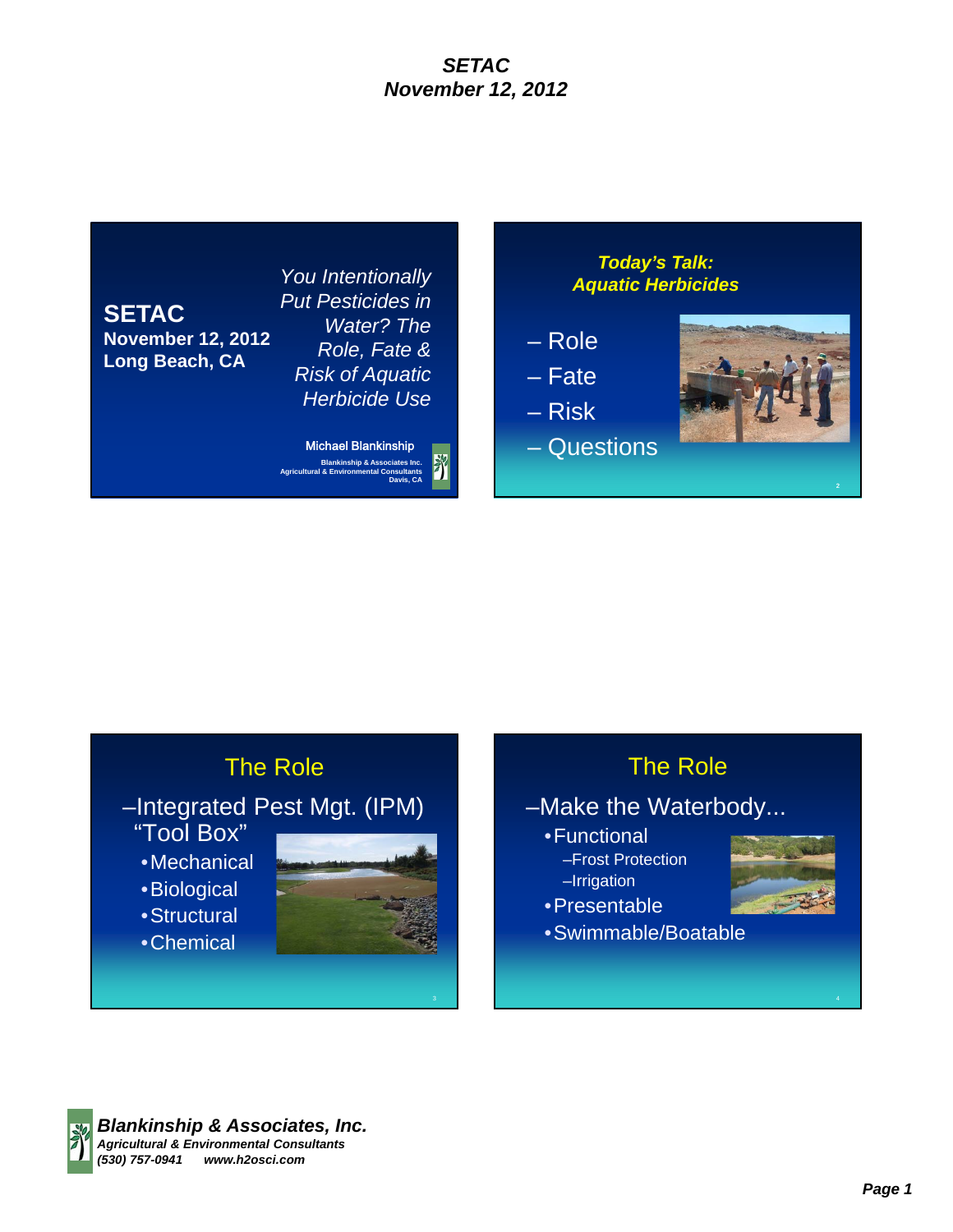### The Role –Make the Waterbody...**Functional**

- No clogged pumps
- No plugged emitters
- Maintain Capacity
- Flood Protection
- Water Quality

## The Role

## –Make the Waterbody...**Presentable**

- Clarity
- Odor
- Maintain Capacity
- Water Quality

## The Role

- –Make the Waterbody...**Swimmable & Boatable**
	- Clarity
	- Odor
	- "Yuck" Factor
	- Water Quality





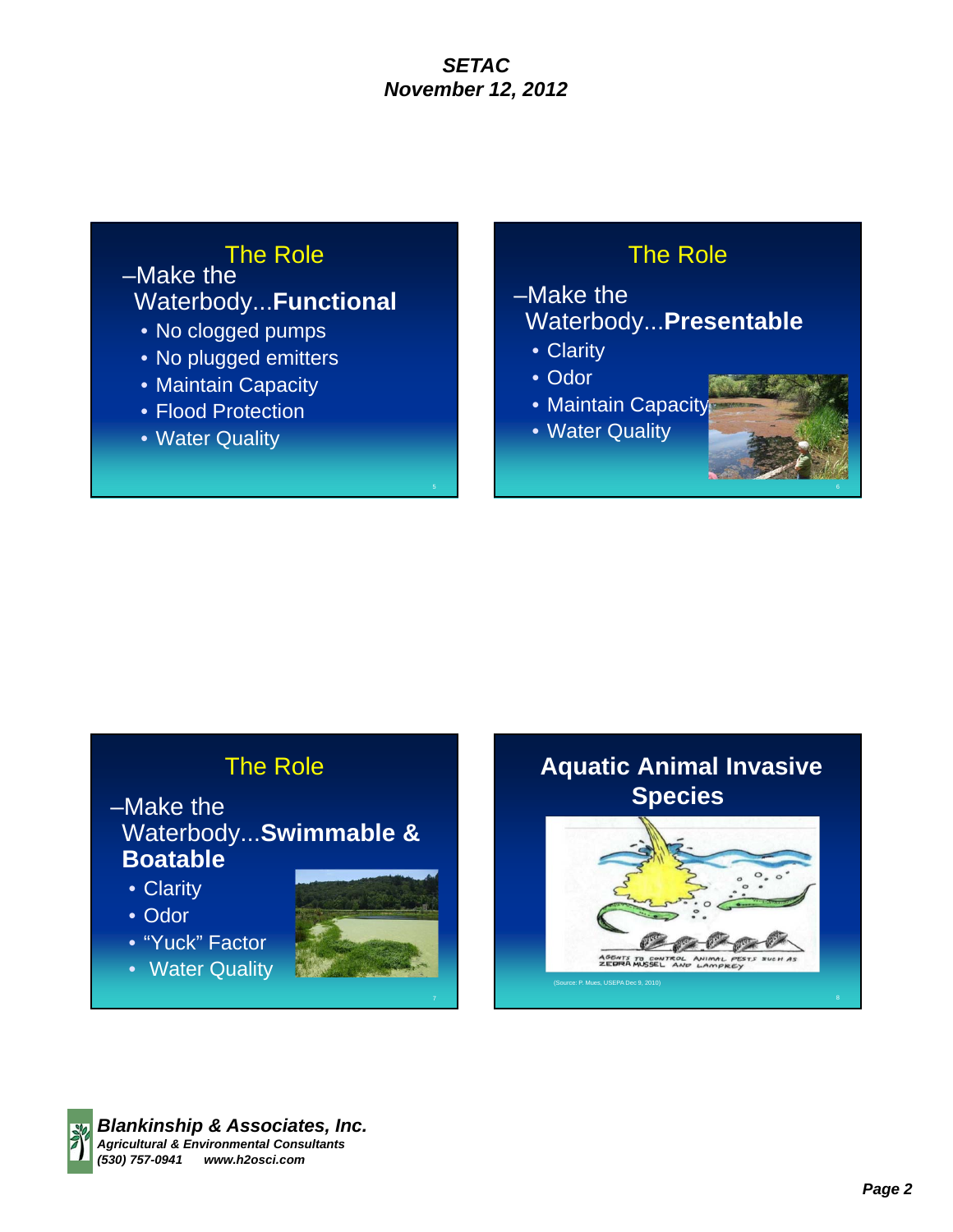



# **Aquatic Weeds**



## Aquatic **Herbicides**

• Currently only 12 Aquatic Herbicides registered in CA



| <b>Triclopyr TEA</b>         |
|------------------------------|
| Diquat Dibromide             |
| Penoxsulam                   |
| Glyphosate                   |
| Fluridone                    |
| $Na2CO3$ Peroxyhydrate       |
| <b>Non-Ionic Surfactants</b> |
| $2.4-D$                      |
| Imazapyr                     |
| Endothall                    |
| Acrolein                     |
| Copper*                      |
|                              |
|                              |

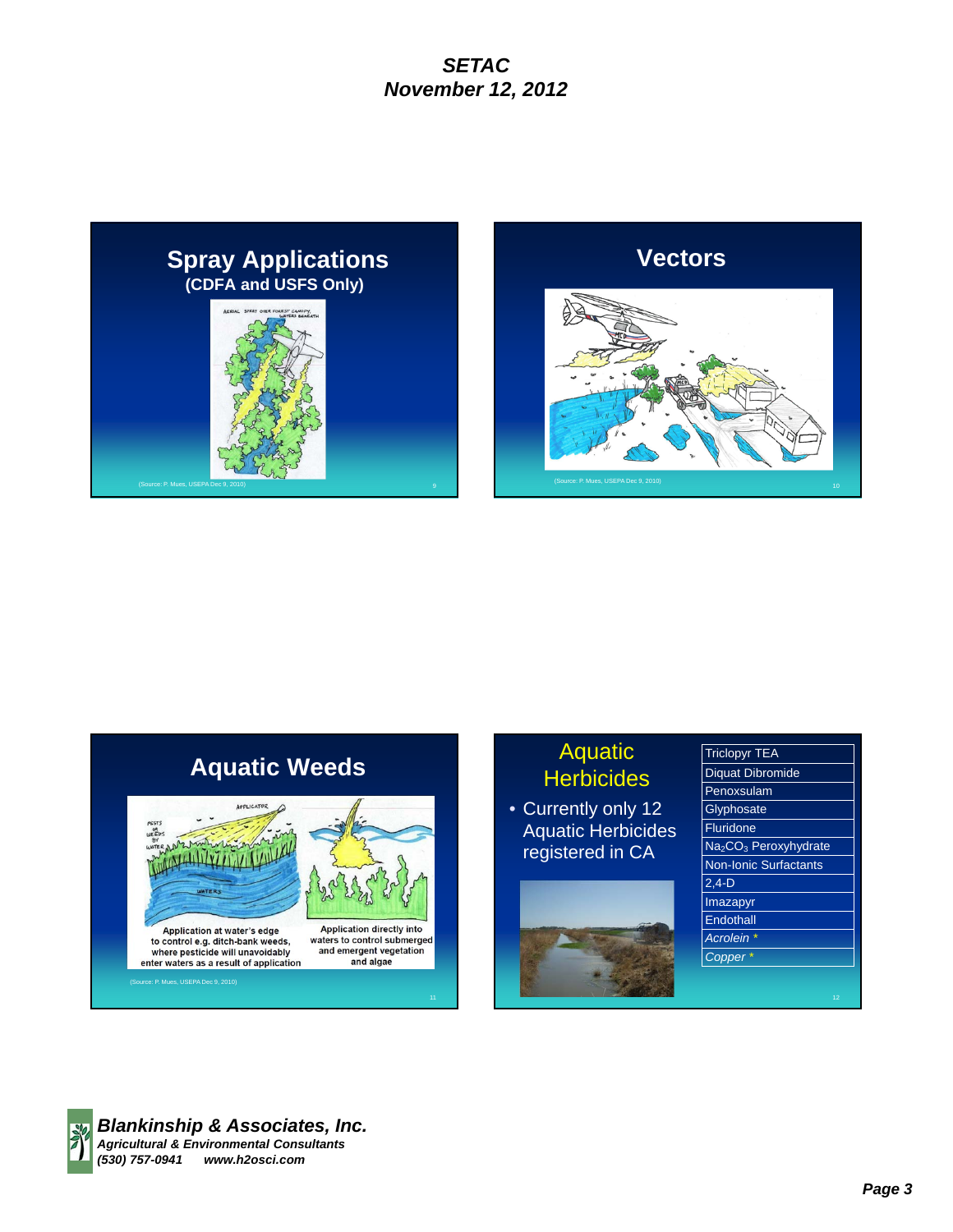## Environmental Fate

#### • Wide Range

- –Minutes (acrolein)
- –Days (glyphosate)
- –Months (fluridone)
- –Years (copper)



## Aquatic Toxicity

- Wide Range
- Depends on:
	- Endpoint
	- Receptor
	- BMPs



# Example: Endothal

| LD 50 Values (mg/kg, 96 hour exposure) |         |       |  |  |
|----------------------------------------|---------|-------|--|--|
|                                        | Cascade | Teton |  |  |
| <b>Rainbow Trout</b>                   | 363     | 0.56  |  |  |
| <b>Bluegill</b>                        | 1071    | 0.94  |  |  |
| Waterflea (daphnia)                    | 223     | 0.36  |  |  |

## **Human Toxicity**

- Wide Range
- Caution (imazapyr)
- Warning (triclopyr)
- Danger (acrolein)





*Blankinship & Associates, Inc. Agricultural & Environmental Consultants (530) 757-0941 www.h2osci.com*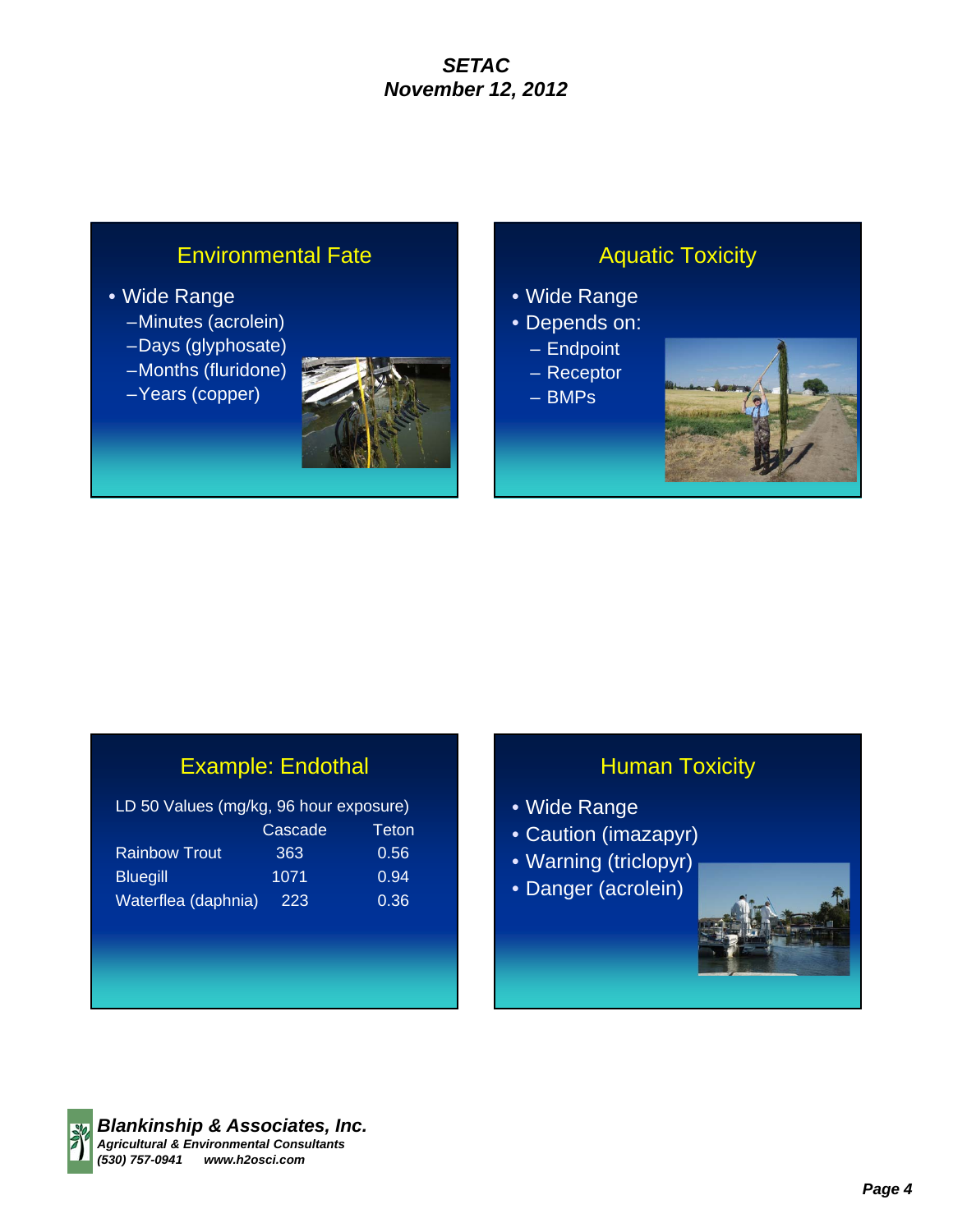# Example: Triclopyr Risk

- Found in Renovate® Herbicide
- Terrestrial Use is Garlon®
- Contains :

| -Triclopyr TEA Salt | $44.4\%$ |
|---------------------|----------|
| -Inert Ingredients  | 55.6%    |





| <b>Triclopyr Aquatic Toxicity</b> |                  |                                       |  |  |
|-----------------------------------|------------------|---------------------------------------|--|--|
| <b>Organism</b>                   | $LC_{50}$ (mg/L) | <b>USEPA</b><br><b>Classification</b> |  |  |
| Frog                              | 0.6              | <b>Highly Toxic</b>                   |  |  |
| <b>Water Flea</b>                 | 1.2              | <b>Moderately Toxic</b>               |  |  |
| Juvenile Coho<br>Salmon           | 3.2              | <b>Moderately Toxic</b>               |  |  |
| <b>Juvenile Pink</b><br>Salmon    | 3.6              | <b>Moderately Toxic</b>               |  |  |
| <b>Rainbow Trout</b>              | 5.7              | <b>Moderately Toxic</b>               |  |  |
|                                   |                  |                                       |  |  |

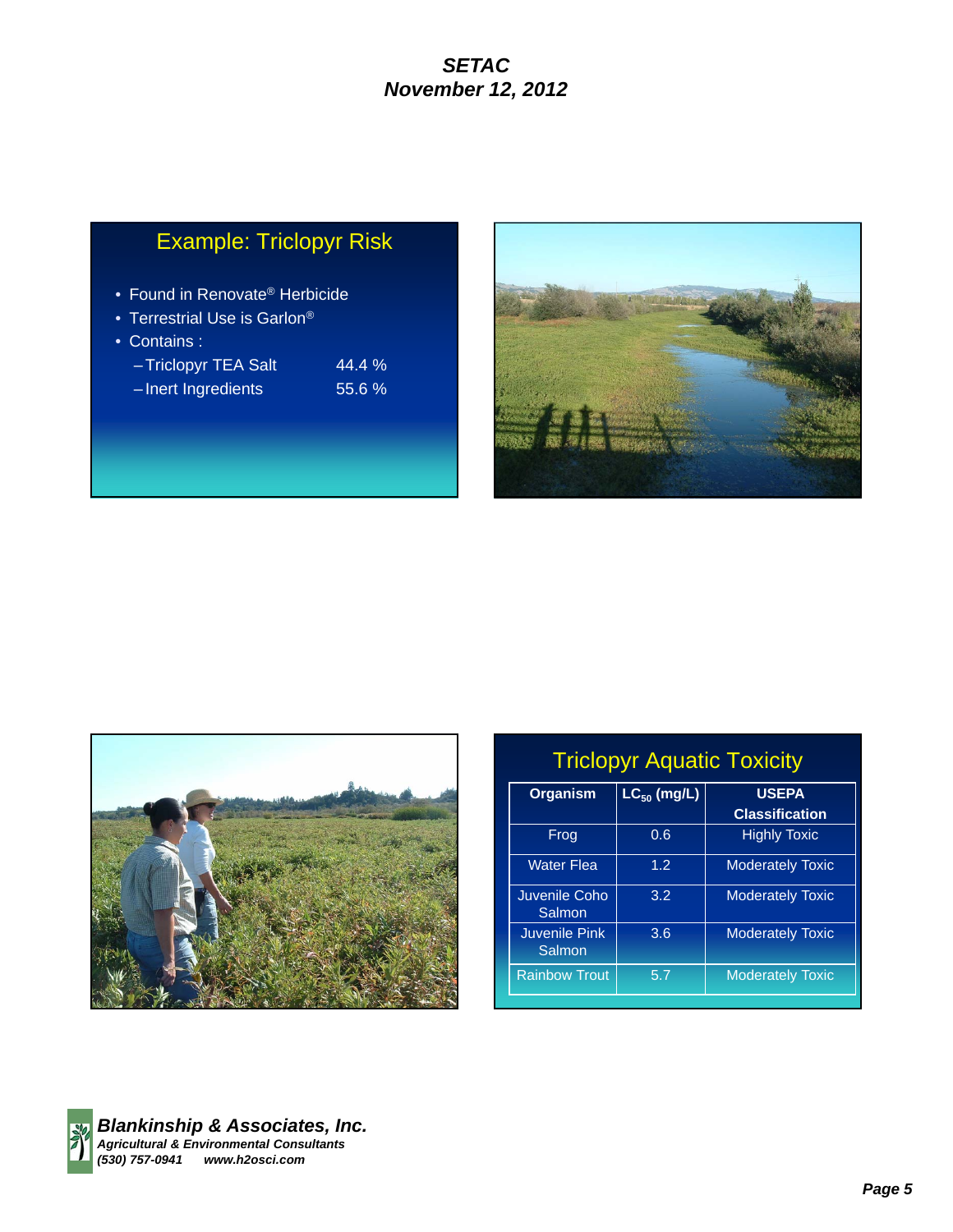# Risk: Resulting Water **Concentrations**

| <b>Protective Assumptions Include:</b><br>• Highest Label Rate<br>• 2 feet of water<br>• 50 % Plant uptake |                                                   |  |
|------------------------------------------------------------------------------------------------------------|---------------------------------------------------|--|
| <b>Herbicide</b>                                                                                           | <b>Resulting water</b><br>concentration<br>(mg/L) |  |
| Renovate <sup>®</sup>                                                                                      | 0.55                                              |  |



 Use the "Hazard Quotient" • HQ = Expected Concentration LC**<sup>50</sup>**  $\bullet$  If HQ  $<$  1, not likely a problem  $\cdot$  If HQ  $> 1$ , maybe a problem





24